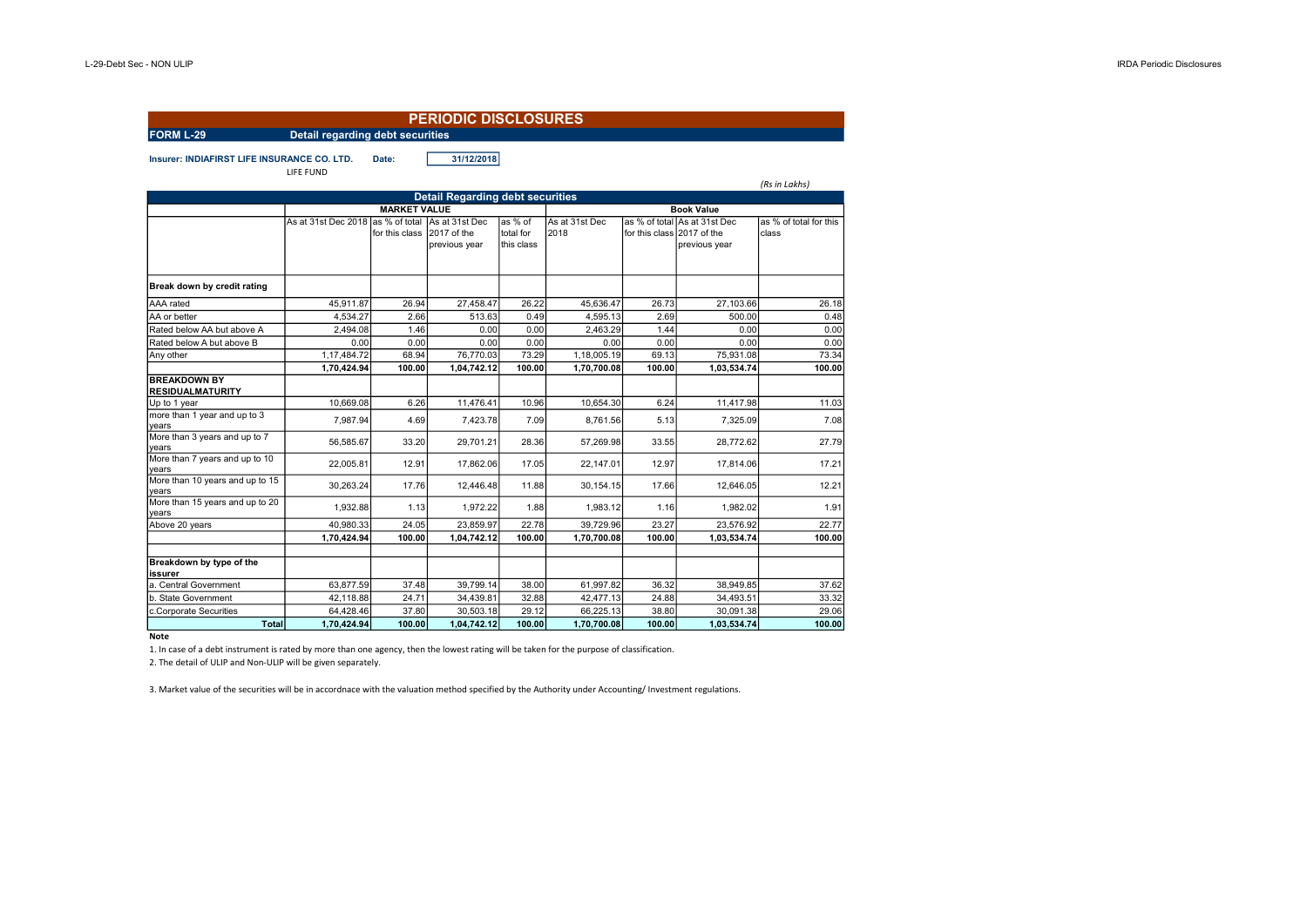| <b>PERIODIC DISCLOSURES</b>                                                                                                                                                                                                                                                                            |                                                                                                                           |                                                                             |                                                                                                                         |                                                                             |                                                                                                                           |                                                                             |                                                                                                                       |                                                                             |  |  |
|--------------------------------------------------------------------------------------------------------------------------------------------------------------------------------------------------------------------------------------------------------------------------------------------------------|---------------------------------------------------------------------------------------------------------------------------|-----------------------------------------------------------------------------|-------------------------------------------------------------------------------------------------------------------------|-----------------------------------------------------------------------------|---------------------------------------------------------------------------------------------------------------------------|-----------------------------------------------------------------------------|-----------------------------------------------------------------------------------------------------------------------|-----------------------------------------------------------------------------|--|--|
| FORM L-29                                                                                                                                                                                                                                                                                              | <b>Detail regarding debt securities</b>                                                                                   |                                                                             |                                                                                                                         |                                                                             |                                                                                                                           |                                                                             |                                                                                                                       |                                                                             |  |  |
| Insurer: INDIAFIRST LIFE INSURANCE CO. LTD.                                                                                                                                                                                                                                                            | PENSION AND GENERAL ANNUITY FUNDS                                                                                         | Date:                                                                       | 31/12/2018                                                                                                              |                                                                             |                                                                                                                           |                                                                             |                                                                                                                       | (Rs in Lakhs)                                                               |  |  |
|                                                                                                                                                                                                                                                                                                        |                                                                                                                           |                                                                             | <b>Detail Regarding debt securities</b>                                                                                 |                                                                             |                                                                                                                           |                                                                             |                                                                                                                       |                                                                             |  |  |
| <b>Book Value</b><br><b>MARKET VALUE</b>                                                                                                                                                                                                                                                               |                                                                                                                           |                                                                             |                                                                                                                         |                                                                             |                                                                                                                           |                                                                             |                                                                                                                       |                                                                             |  |  |
|                                                                                                                                                                                                                                                                                                        | As at 31st Dec 2018                                                                                                       | as % of total<br>for this class                                             | As at 31st Dec<br>2017 of the<br>previous year                                                                          | as % of<br>total for<br>this class                                          | As at 31st Dec<br>2018                                                                                                    | as % of<br>total for<br>this class                                          | As at 31st Dec<br>2017 of the<br>previous year                                                                        | as % of total<br>for this class                                             |  |  |
| Break down by credit rating                                                                                                                                                                                                                                                                            |                                                                                                                           |                                                                             |                                                                                                                         |                                                                             |                                                                                                                           |                                                                             |                                                                                                                       |                                                                             |  |  |
| AAA rated                                                                                                                                                                                                                                                                                              | 2,15,519.12                                                                                                               | 31.96                                                                       | 2,56,026.00                                                                                                             | 46.17                                                                       | 2,17,097.85                                                                                                               | 32.24                                                                       | 2,53,136.97                                                                                                           | 45.87                                                                       |  |  |
| AA or better                                                                                                                                                                                                                                                                                           | 34,652.02                                                                                                                 | 5.14                                                                        | 41,591.63                                                                                                               | 7.50                                                                        | 34,865.43                                                                                                                 | 5.18                                                                        | 41,356.03                                                                                                             | 7.49                                                                        |  |  |
| Rated below AA but above A                                                                                                                                                                                                                                                                             | 0.00                                                                                                                      | 0.00                                                                        | 0.00                                                                                                                    | 0.00                                                                        | 0.00                                                                                                                      | 0.00                                                                        | 0.00                                                                                                                  | 0.00                                                                        |  |  |
| Rated below A but above B                                                                                                                                                                                                                                                                              | 0.00                                                                                                                      | 0.00                                                                        | 0.00                                                                                                                    | 0.00                                                                        | 0.00                                                                                                                      | 0.00                                                                        | 0.00                                                                                                                  | 0.00                                                                        |  |  |
| Any other                                                                                                                                                                                                                                                                                              | 4.24.271.19                                                                                                               | 62.91                                                                       | 2.56.877.20                                                                                                             | 46.33                                                                       | 4.21.358.93                                                                                                               | 62.58                                                                       | 2,57,366.14                                                                                                           | 46.64                                                                       |  |  |
| <b>BREAKDOWN BY</b><br><b>RESIDUALMATURITY</b><br>Up to 1 year<br>more than 1 year and up to 3<br>years<br>More than 3 years and up to 7<br>vears<br>More than 7 years and up to<br>10 years<br>More than 10 years and up to<br>15 years<br>More than 15 years and up to<br>20 years<br>Above 20 years | 6,74,442.33<br>67.003.35<br>1,40,797.58<br>2,91,270.92<br>1.55.621.81<br>16.772.24<br>1,498.52<br>1.477.90<br>6,74,442.33 | 100.00<br>9.93<br>20.88<br>43.19<br>23.07<br>2.49<br>0.22<br>0.22<br>100.00 | 5,54,494.83<br>36.906.28<br>1,08,568.93<br>3, 19, 777.67<br>71.104.92<br>16,167.64<br>505.50<br>1.463.90<br>5,54,494.83 | 100.00<br>6.66<br>19.58<br>57.67<br>12.82<br>2.92<br>0.09<br>0.26<br>100.00 | 6,73,322.22<br>66.981.59<br>1.40.981.31<br>2,93,108.54<br>1.52.837.97<br>16.366.41<br>1,479.80<br>1.566.61<br>6,73,322.22 | 100.00<br>9.95<br>20.94<br>43.53<br>22.70<br>2.43<br>0.22<br>0.23<br>100.00 | 5,51,859.13<br>36.669.89<br>1,07,154.64<br>3,17,456.33<br>72.089.39<br>16,375.22<br>536.29<br>1.577.38<br>5,51,859.13 | 100.00<br>6.64<br>19.42<br>57.52<br>13.06<br>2.97<br>0.10<br>0.29<br>100.00 |  |  |
| Breakdown by type of the<br>issurer<br>a. Central Government<br>b. State Government<br>c.Corporate Securities<br><b>Total</b>                                                                                                                                                                          | 1,66,175.48<br>2,46,907.75<br>2,61,359.10<br>6,74,442.33                                                                  | 24.64<br>36.61<br>38.75<br>100.00                                           | 1,36,047.20<br>87,991.38<br>3,30,456.25<br>5,54,494.83                                                                  | 24.54<br>15.87<br>59.60<br>100.00                                           | 1,64,605.90<br>2,45,382.30<br>2,63,334.02<br>6,73,322.22                                                                  | 24.45<br>36.44<br>39.11<br>100.00                                           | 1,36,465.41<br>88,460.97<br>3,26,932.75<br>5,51,859.13                                                                | 24.73<br>16.03<br>59.24<br>100.00                                           |  |  |

## **Note**

1. In case of a debt instrument is rated by more than one agency, then the lowest rating will be taken for the purpose of classification.

2. The detail of ULIP and Non-ULIP will be given separately.

3. Market value of the securities will be in accordnace with the valuation method specified by the Authority under Accounting/ Investment regulations.